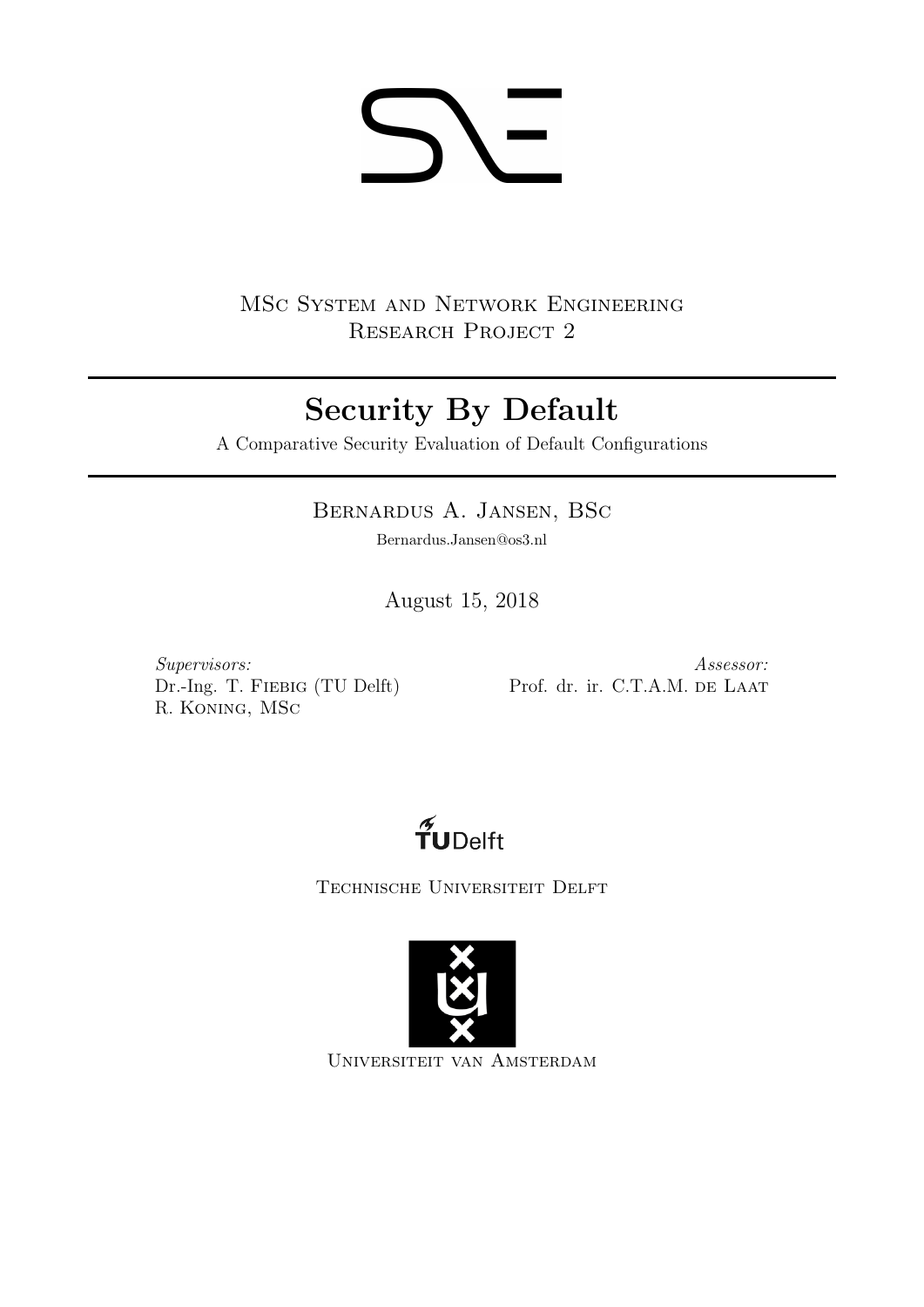#### Abstract

Misconfiguration of network services is a serious problem on the Internet. Defaults of software packages are often meant to get the user up and running as soon as possible, or to demonstrate a working setup out-of-the-box. Security issues that may be deemed misconfigurations, could stem from insecure default settings. Users unfamiliar with the software they wish to run may find the default supplied configuration and available settings intimidating, and only make minor changes to modify the configuration to their desired setup. As such, the majority of the default settings of configurations supplied with software packages are expected to remain in large numbers of active systems. In this research we propose an automated system to automatically test a number of commonly used internet services on a range of platforms. We then use this framework to automatically test the default configurations of a diverse set of network services when installed on a range of platforms. We find that the security posture of the default configurations differs both between different platforms, as well as between different applications providing the same functionality.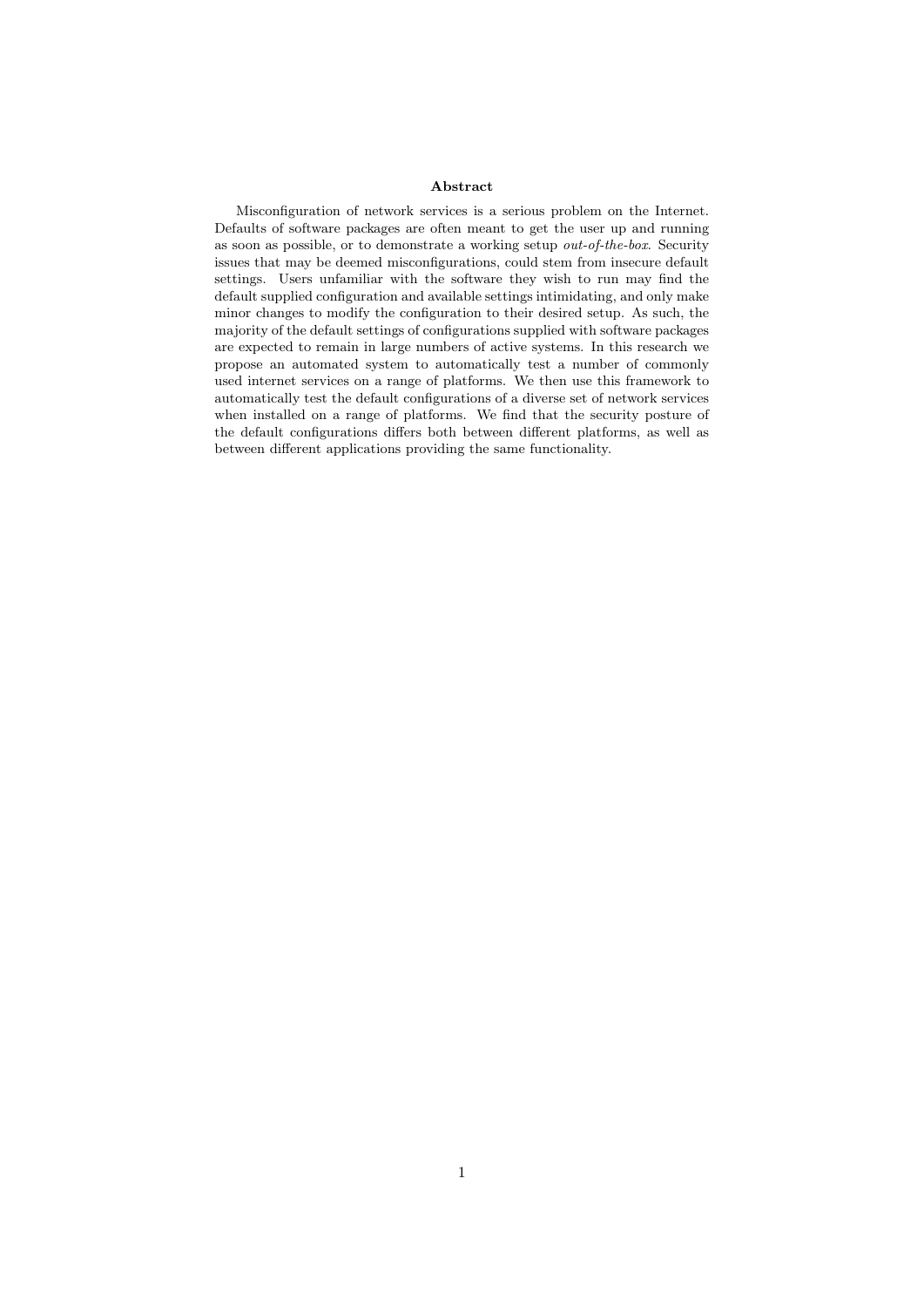# Contents

| 1              |                           | Introduction                                                                                  | 3              |  |  |  |  |  |  |
|----------------|---------------------------|-----------------------------------------------------------------------------------------------|----------------|--|--|--|--|--|--|
| $\bf{2}$       |                           | Background                                                                                    | 3              |  |  |  |  |  |  |
|                | 2.1                       |                                                                                               | $\overline{4}$ |  |  |  |  |  |  |
|                | 2.2                       |                                                                                               | $\overline{4}$ |  |  |  |  |  |  |
| 3              |                           | Methodology                                                                                   | 5              |  |  |  |  |  |  |
|                | 3.1                       |                                                                                               | 6              |  |  |  |  |  |  |
|                | 3.2                       |                                                                                               | 6              |  |  |  |  |  |  |
|                |                           | $MySQL \ldots \ldots \ldots \ldots \ldots \ldots \ldots \ldots \ldots \ldots \ldots$<br>3.2.1 | $\overline{7}$ |  |  |  |  |  |  |
|                |                           | 3.2.2                                                                                         | 8              |  |  |  |  |  |  |
|                |                           | 3.2.3                                                                                         | 8              |  |  |  |  |  |  |
|                |                           | 3.2.4                                                                                         | 8              |  |  |  |  |  |  |
|                |                           | 3.2.5                                                                                         | 9              |  |  |  |  |  |  |
|                | 3.3                       |                                                                                               | 9              |  |  |  |  |  |  |
| $\overline{4}$ | Results                   |                                                                                               | 9              |  |  |  |  |  |  |
|                | 4.1                       |                                                                                               | 10             |  |  |  |  |  |  |
|                | 4.2                       |                                                                                               | 10             |  |  |  |  |  |  |
|                | 4.3                       |                                                                                               | 10             |  |  |  |  |  |  |
|                | 4.4                       |                                                                                               | 11             |  |  |  |  |  |  |
|                | 4.5                       |                                                                                               | 11             |  |  |  |  |  |  |
| 5              | <b>Discussion</b>         |                                                                                               |                |  |  |  |  |  |  |
|                | 5.1                       |                                                                                               | 12             |  |  |  |  |  |  |
| 6              | <b>Related Work</b><br>12 |                                                                                               |                |  |  |  |  |  |  |
| 7              |                           | Conclusion                                                                                    | 13             |  |  |  |  |  |  |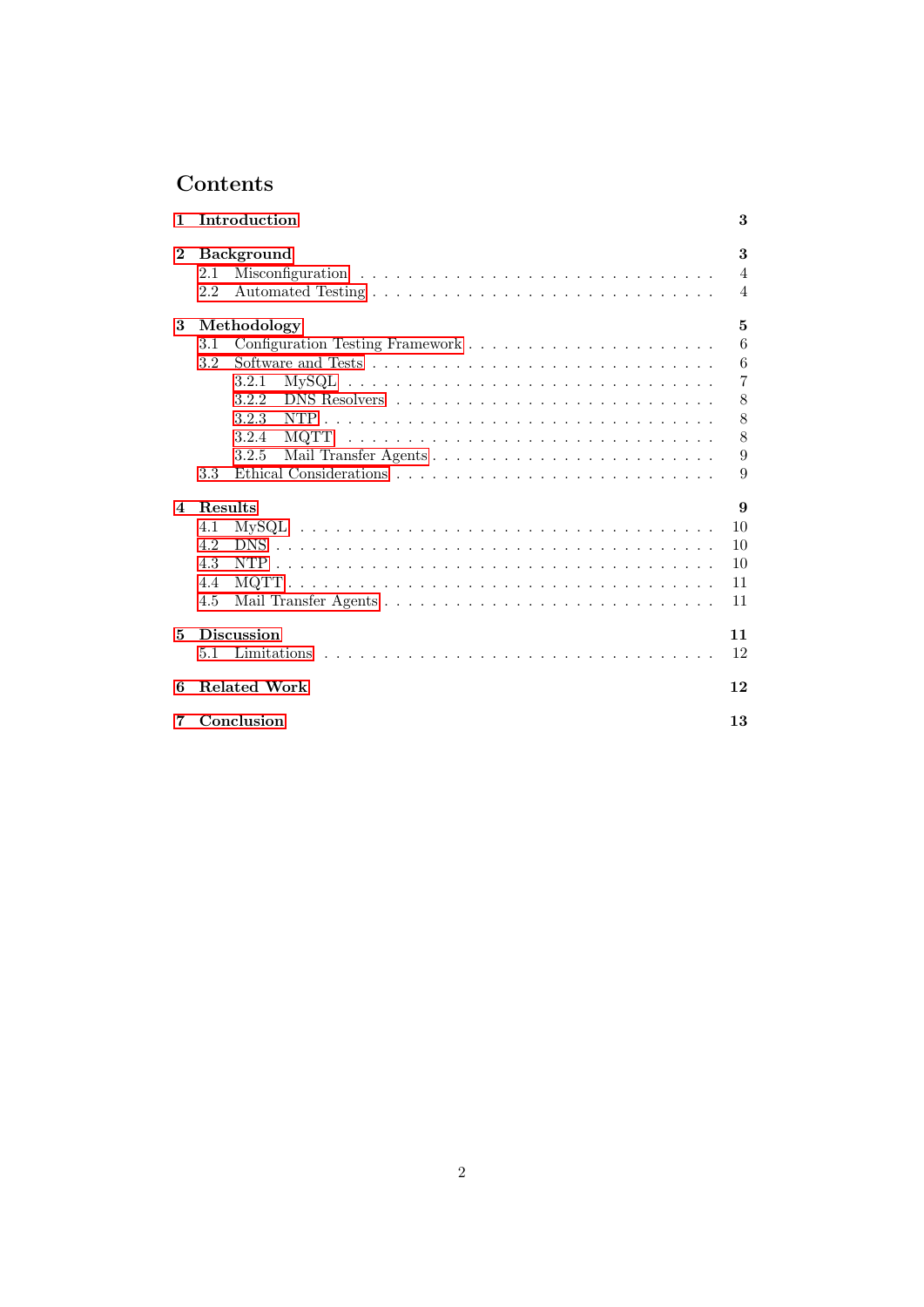# <span id="page-3-0"></span>1 Introduction

Year after year, the number of people with access to the Internet increases. With the availability of low-cost single board computers, virtual private servers and home network attached storage solutions, running Internet facing services is accessible to many of those Internet users. DIY minded individuals may for example choose to run their own mail server or setup their own Internet of Things network. Even for seasoned administrators, keeping up to date with updated applications or entirely new services may prove to be a challenge [\[22\]](#page-15-0).

When running Internet services, usually a set of settings is required for the service to be able to function. A mail server for example requires knowledge of the domains it is serving mail for and the ports and interfaces it should listen on for connections. Such a set of settings is called a *configuration*.

In order to not burden the user with having to specify every single setting required for operation, most software bundles a default configuration with all or a number of settings preconfigured in a default configuration. When installing software a user is unfamiliar with, they may find it daunting to dive into the default configuration of the application, evaluate all settings and change them to their preference. As such, default settings are likely to remain in a running system for an extended period of time, or perhaps indefinitely.

To get a better understanding of the influence of software distributors on the security posture of default configurations, we propose a framework to quickly asses and compare default configurations across distributions and apply it to a sample selection of distributions and software packages.

Research Questions: Specifically, we investigate the following research questions:

- What is a suitable metric to describe the security posture of default configurations for Internet services?
- What role do distributors play in the quality of default configurations for Internet services?

The second research question is additionally subdivided as follows:

- Are there significant differences in security performance between distributors?
- Which factors influence the security performance of software distributors?

Structure: The remainder of this document is structured as follows: In Section [2,](#page-3-1) we introduce the necessary background on software configurations and automated testing. We describe our testing methodology along with the tested applications in Section [3.](#page-5-0) We then present our results in Section [4,](#page-9-2) and discuss them in Section [5,](#page-11-2) where we also describe the limitations of our work. We compare our approach to related work in Section [6,](#page-12-1) and finally conclude in Section [7,](#page-13-0) where we also discuss opportunities for further work.

# <span id="page-3-1"></span>2 Background

Incorrectly configured Internet services can lead to significant security risks. The Open Web Application Security Project has listed misconfiguration of software in its Top 10 of most critical web application security risks for four out of five times it has been published [\[27,](#page-15-1) [26,](#page-15-2) [24,](#page-15-3) [25\]](#page-15-4).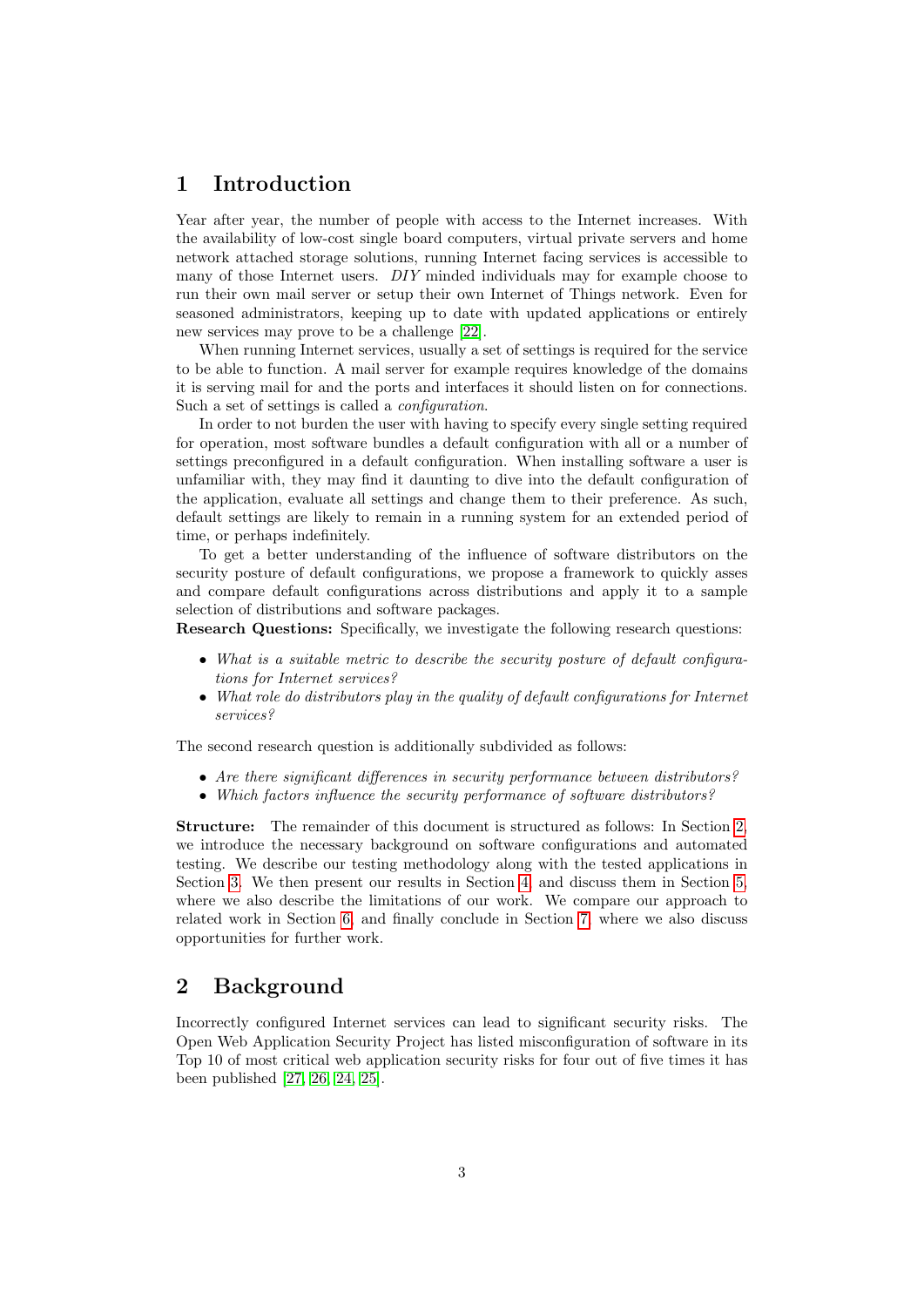#### <span id="page-4-0"></span>2.1 Misconfiguration

Misconfigured software can pose a risk to the operator and users of the service for example by opening the server up to users or hosts that should not be able to connect to the service. In some cases, misconfigured software can even affect other Internet users unrelated to the misconfigured system. This can occur for example when an unintentionally open DNS resolver is used to amplify traffic in a denial of service attack or when a mail server configured as an open relay is used to spread spam messages.

In his 2017 dissertation [\[15\]](#page-14-0), Fiebig defines a misconfiguration as follows: "A security misconfiguration has occurred, if the way an Internet service is deployed, i.e., configured, enables an attacker to taint either its confidentiality, integrity or availability, and the property could not have been tainted if the service would have been deployed and configured correctly, without restricting availability for legitimate clients." Following this definition, unchanged insecure default settings in software configurations can also lead to a service that can be considered to be misconfigured.

Default settings for a piece of software can usually be set in two ways. Defaults may be built into the application itself, or set in a bundled configuration file. With built-in defaults, the application will function in accordance to defaults set in its application code unless overridden by an external setting. In this paper we will refer to built-in defaults as no-setting defaults.

The second method of applying default settings for an application is through a default configuration file, that is installed simultaneously with the software. This configuration file, if applicable combined with built-in defaults, then dictates the default setup of the application.

Like multiple methods of applying default settings exist, software can be installed in a number of ways. For Unix-like systems, the most common method of installing software is by downloading and installing a package file from a repository. A repository is a catalogue of software managed by the distributors of the respective distribution or operating system. The software in the repository is managed by maintainers. These maintainers can be the developers of the actual software, but can also be a third party or individual unrelated to the maintained software. The maintainer of a piece of software in a repository is responsible for packaging the original application for the respective operating system including for example startup and install scripts, as well as a default configuration for the software. A schematic overview of these relations is available in Figure [1.](#page-5-1)

In some situations, no package for a piece of software may be available in the official repositories for an operating system. This may for example be due to software licensing conflicts or due to the relative obscurity of a package. In such a situation the developer of the software may provide their own repository, containing only their own software, or provide the packaged application through other means, for example making it downloadable from their website. Another method of installing software is building and installing the application from its source code. In this situation the source code and other files related to the application, such as configuration files, are supplied by the distributor of the source package, which is usually the developer of the software itself.

#### <span id="page-4-1"></span>2.2 Automated Testing

Automated testing of code has received significant attention in recent years as part of the DevOps and test-driven development paradigms. As such, continuous integration tools such as Jenkins [\[32\]](#page-16-0) and services as Travis CI [\[33\]](#page-16-1) have seen significant uptake.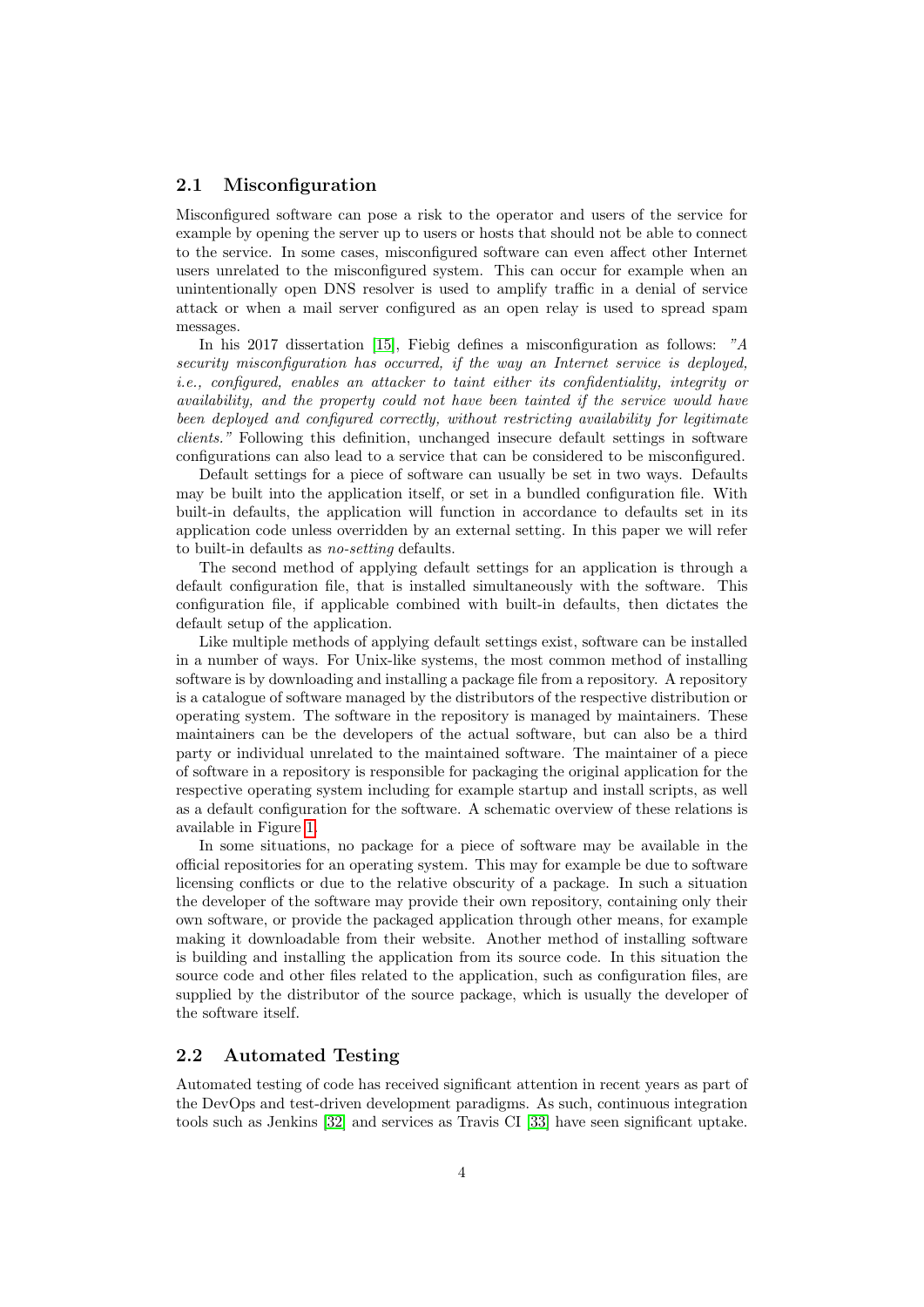

<span id="page-5-1"></span>Figure 1: Schematic overview of packages in a repository. Maintainers are responsible for their packages in the repository, distributors are responsible for the overall repository itself.

These tools allow to automatically build and test services according to predefined tests to determine whether recent modifications to the code introduced faults in the operation of the application.

Additionally, tools exist to scan servers or networks whether they run versions of software that may be open to exploits such as unpatched vulnerabilities [\[23,](#page-15-5) [28,](#page-15-6) [3\]](#page-14-1). With container environments being very popular and containers largely being based on default images, tools specifically designed to scan for vulnerabilities in containers have been introduced, such as Docker security scanning [\[17\]](#page-15-7), CoreOS Clair [\[30\]](#page-15-8) and Twistlock [\[34\]](#page-16-2).

The frameworks mentioned above use different approaches to detect issues. The tests used in continuous integration systems are usually designed based on specific parts of the application code that is to be tested, this is called a white-box approach. Vulnerability scanners in their simplest form however match the version of software that is detected to run on the tested system against a database of software versions and vulnerabilities existing in these versions to decide whether a system is vulnerable, without specific knowledge about the tested system or software. This is called a *black*box approach.

Further, there is a distinction between dynamic and static analysis. In dynamic analysis, a running system is analysed by interacting with the respective application. In static analysis, the application binaries or code are analysed. General purpose vulnerability scanners generally perform dynamic analysis, whereas the described container scanning frameworks perform static analysis, scanning container images for vulnerabilities without actually running the container.

# <span id="page-5-0"></span>3 Methodology

In this research, we will perform dynamic analysis on our tested set of applications in a grey-box approach. Our tests are designed based on the possible configuration of the tested service and judge the security posture of the tested applications by interacting with the service. This reflects the way in which an attacker would access a vulnerable Internet-facing system, and allows us to determine the default configured state of an application, regardless of whether these defaults stem from a configuration file or built-in defaults.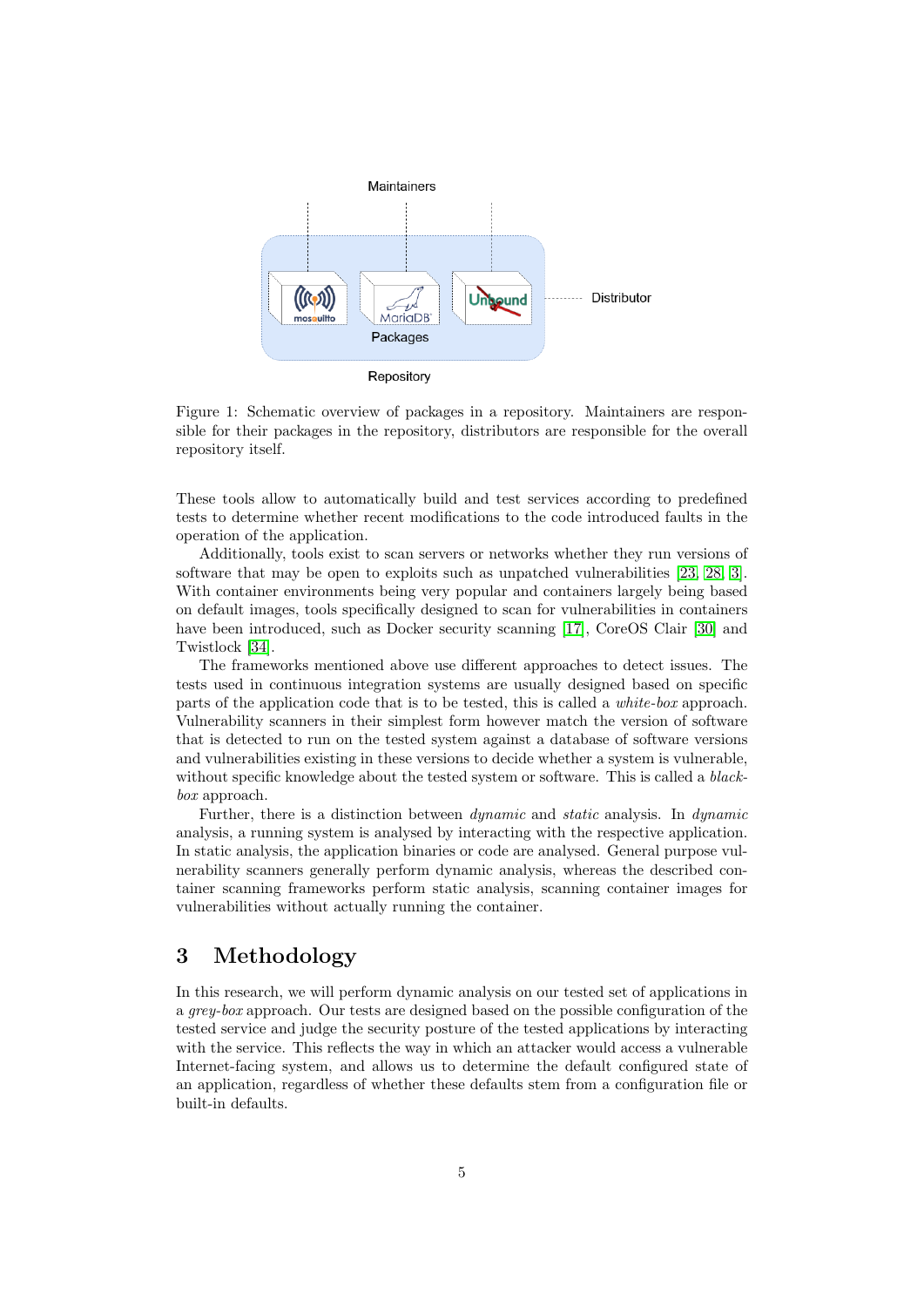#### <span id="page-6-0"></span>3.1 Configuration Testing Framework

In order to conduct our tests in a way that is easily reproducible, we set up an automated framework to conduct tests and gather results for this project. The framework spins up virtual machines on which the tests will be conducted. The tests themselves will also be conducted from a virtual machine in order to increase the portability of our framework. A schematic overview of this setup is available in Figure [2.](#page-7-1)

We use Vagrant [\[8\]](#page-14-2) to launch and manage the virtual machines. Vagrant allows to easily launch virtual machines, or boxes, without user interaction and supports multiple virtualisation backends. In this work, Virtualbox was used as the virtualisation backend as this is supported by the largest number of publicly available Vagrant boxes. When supported by the boxes, other backends can be used as well.

As we use Vagrant to manage the virtual machines, we use default Vagrant boxes as the basis for the platforms tested in this project. The framework will automatically download and import the Vagrant boxes that are configured to be part of the test.

The Vagrant boxes are provisioned with the tested software using Ansible playbooks [\[29\]](#page-15-9). As Ansible is designed to ensure idempotency each time the same playbook is executed on the same system, this ensures our tested systems are in an appropriate and reproducible state upon every execution of the framework. Ansible further has an agentless architecture, not requiring an Ansible client application running on the managed system, allowing for our default images to be provisioned with little to no preparation required. As with the platforms that are to be tested, Ansible also provisions the virtual machine executing the tests with the software that is needed to run the tests.

All tests will be executed from the Testrunner virtual machine, remote to the tested targets. On-host tests are not included in this research.

The basic form of the tests executed by the Testrunner is a wrapper script around a client application for the tested service. When a service is found to be remotely accessible, this client attempts to interact with it. The outcome thereof is interpreted by the script and a result is returned. The actual tests are specific to the tested services and are further described from Section [3.2.1](#page-7-0) onward. The framework as developed for this project is available online<sup>[1](#page-6-2)</sup>

#### <span id="page-6-1"></span>3.2 Software and Tests

We have selected a diverse set of Internet services to be tested in this project. As these services provide very different functionality, insecure defaults for these services can have very different security implications. We will be testing a database server, two DNS resolvers, two mail transfer agents, NTPD and the Mosquitto MQTT server.

Though many more applications can be imagined that would be very interesting to test, the scope for this research project has been limited to the described services. As our framework uses default Vagrant images and Ansible playbooks, the platform can be easily extended to test more applications and or platforms. The selected services will be installed on various versions of Ubuntu, Debian, Fedora, CentOS and FreeBSD, as seen in Table [1.](#page-7-2) All versions tested are currently supported by their respective distributor as of July 2018.

The focus of this research is to uncover any differences in security performance that may exist between different distributions or software packages. As such, while the versions of the tested software differ between different platforms and different versions thereof, we do not expect the version of the tested software itself to be the source

<span id="page-6-2"></span><sup>1</sup><https://github.com/bajansen/defcon>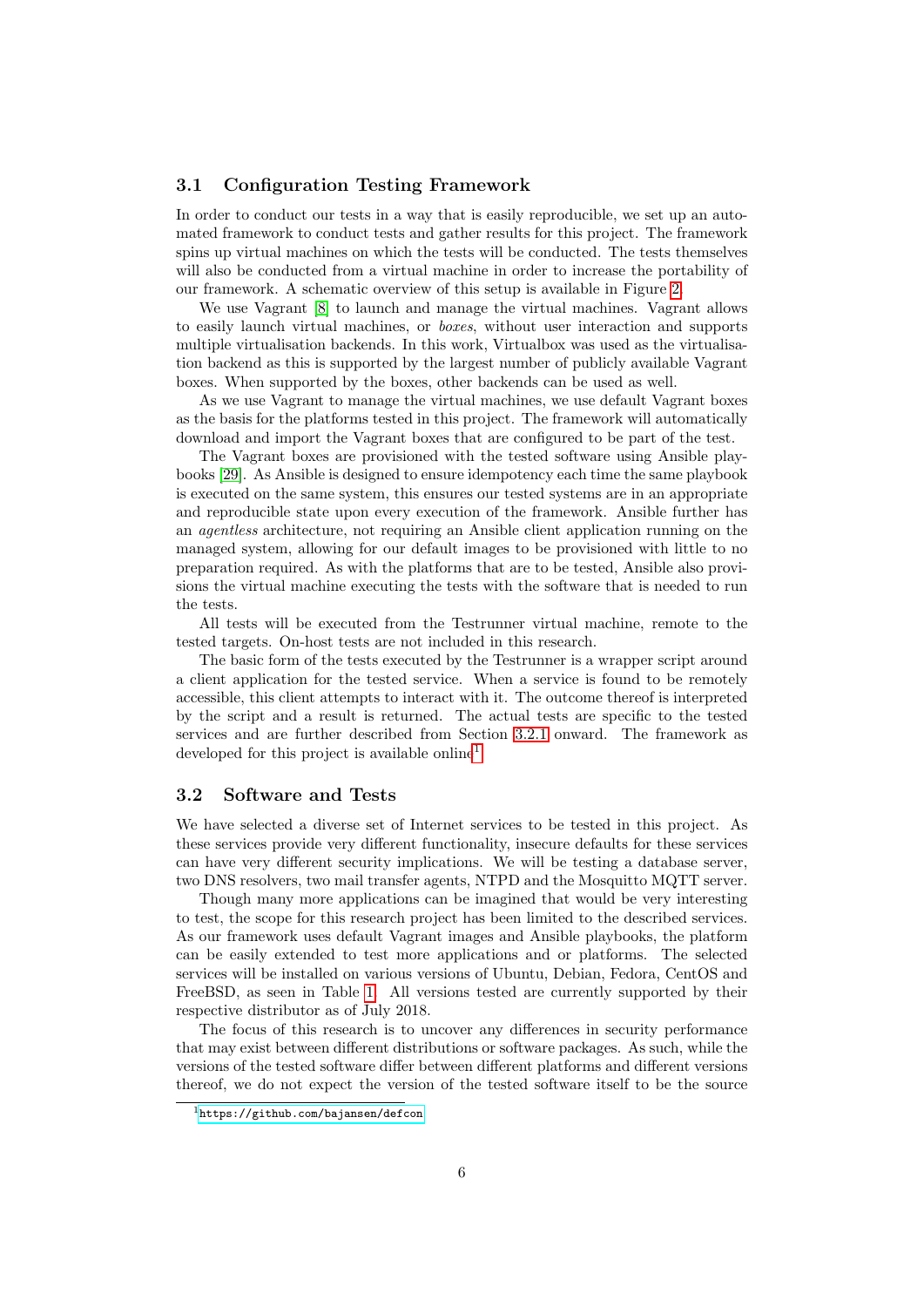

Figure 2: Schematic Overview of Test Setup

<span id="page-7-1"></span>of any perceived differences in security performance. Should trends in our results correlate with software versions however, we will further analyse these situations to determine its cause.

| Platform | <b>Version</b> | <b>ANSIQU</b> | Uppound | Bind   | $\Leftrightarrow$   | Mary                 | Postfut | Sendmail  |
|----------|----------------|---------------|---------|--------|---------------------|----------------------|---------|-----------|
| Ubuntu   | 18.04          | $10.1.29 - 6$ | 1.6.7   | 9.11.3 | 4.2.8p10            | 1.4.15-2             | 3.3.0   | 8.15.2-10 |
|          | 16.04          | 10.0.34       | 1.5.8   | 9.10.3 | 4.2.8p4             | 1.4.8                | 3.1.0   | 8.15.2-3  |
|          | 14.04          | 5.5.59        | 1.4.22  | 9.9.5  | 4.2.6 <sub>p5</sub> | 0.15                 | 2.11.0  | 8.14.4-4  |
| Debian   | Stretch        | 10.1.26       | 1.6.0   | 9.10.3 | 4.2.8p10            | $1.4.10 - 3$         | 3.1.8   | 8.15.2-8  |
|          | Jessie         | 10.0.35       | 1.4.22  | 9.9.5  | 4.2.6p5             | $1.3.4 - 2$          | 2.11.3  | 8.14.4-8  |
| CentOS   | 7              | 5.5.56        | 1.6.6   | 9.9.4  | 4.2.6p5             | 1.4.15               | 2.10.1  | 8.14.7    |
|          | 6              | 5.1.73        | 1.4.20  | 9.8.2  | 4.2.6p5             | N/A                  | 2.6.6   | 8.14.4    |
| Fedora   | 28             | 10.2.15       | 1.7.2   | 9.11.3 | 4.2.8p11            | $1.5\,$              | 3.2.5   | 8.15.2    |
|          | 27             | 10.2.15       | 1.7.2   | 9.11.3 | 4.2.8p11            | 1.5                  | 3.2.5   | 8.15.2    |
| FreeBSD  | 11.1           | 5.5.60        | 1.7.3   | 9.12.1 | 4.2.8p11            | 1.4.14.2             | 3.3.1,1 | 8.15.2    |
|          | 10.4           | 5.5.60        | 1.7.3   | 9.12.1 | 4.2.8p11            | 1.4.14 <sub>-2</sub> | 3.3.1,1 | 8.15.2    |

<span id="page-7-2"></span>Table 1: Tested Platforms and Software

#### <span id="page-7-0"></span>3.2.1 MySQL

Though other databases and NoSQL solutions having seen significant uptake in recent years, MySQL is still the most popular database server [\[7\]](#page-14-3), commonly supporting web applications as part of the traditional Linux Apache MySQL PHP 'LAMP' stack. In most current open-source operating systems the original MySQL server has been replaced with its community-driven fork MariaDB. We will therefore be testing MariaDB on all platforms with the exception of CentOS 6, where we will install MySQL as no package for MariaDB is available in the repositories for this platform.

While databases and key-value stores are commonly configured to accept remote connections, remote connections should only be allowed within a trusted network,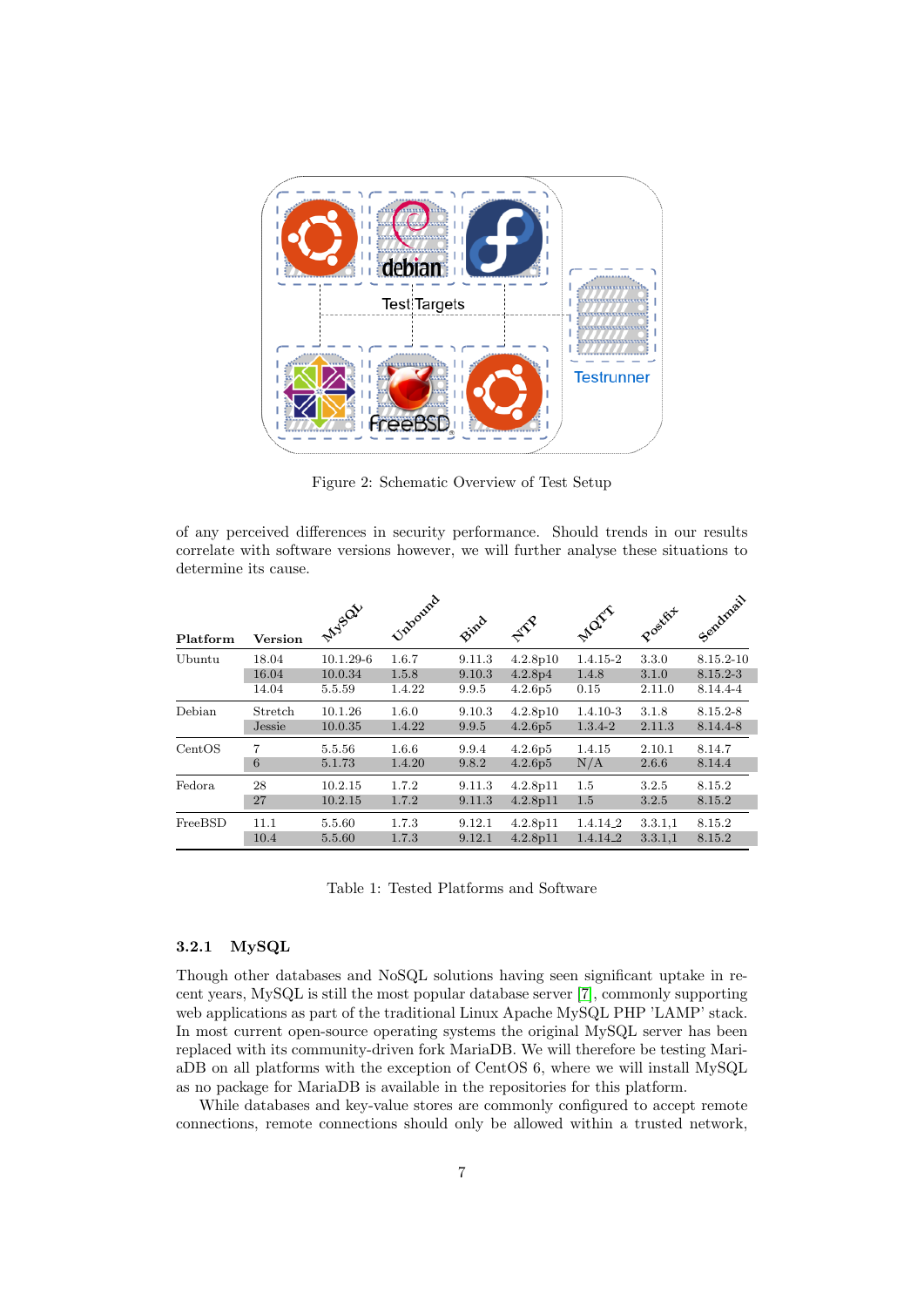with most databases and key-value stores not supporting transport-layer encryption, or even user authentication [\[16\]](#page-15-10). Remote access to MySQL server resources can be configured in two ways. Firstly, the MySQL server can be configured to only accept connections through a domain socket, or to only accept TCP/IP connections from localhost. The other or additional method is to restrict the hosts a database user is allowed to connect from. While both methods can be used to prevent unauthorised remote access to databases, we consider the former to be more secure as a default configuration than the latter method, as adding a user with a weak password and insufficient host restrictions will not be enough to open the system up to a remote attacker in that case.

In our MySQL test we will attempt to connect to the database remotely as the root user, which exists by default in all MySQL installations.

#### <span id="page-8-0"></span>3.2.2 DNS Resolvers

DNS resolvers are commonly exploited for use in DNS-amplification DDoS attacks, amplifying traffic up to 179 times [\[36\]](#page-16-3). Bind and Unbound are two of the most popular DNS resolvers. While Unbound is strictly a DNS resolver, BIND can be utilised as both a resolver and an authoritative nameserver. We will only consider the resolver functionality, as this opens a server up to large-scale abuse, whereas this is less likely for a nameserver. We will test whether Bind and Unbound are configured as recursive resolvers by querying an existing domain name. If the requested record is returned, this indicates the server is configured as an open resolver.

#### <span id="page-8-1"></span>3.2.3 NTP

Starting at the end of 2013, NTP amplification attacks rapidly rose to be the most significant vector for large DDoS attacks [\[12\]](#page-14-4). Like with DNS, NTP-based DDoS attacks exploit the UDP-based nature of the application protocol by spoofing the source address in requests to an NTP server and using the NTP server as traffic amplifier. In order to effectively amplify traffic, the NTP server is queried with the monlist command, which returns a very large reply. Though monlist has the highest amplification factor, other query commands exist in NTP for which the reply is larger than the request [\[12\]](#page-14-4). In our test we will query the NTP server with NTP the monlist and peers commands to determine whether the server is open to queries.

#### <span id="page-8-2"></span>3.2.4 MQTT

The Message Queuing Telemetry Transport (MQTT) protocol, is a very popular protocol supporting Internet of Things devices. MQTT servers, also named brokers, can be deployed locally in the same network as the IoT devices it supports, as well as on remote servers that are accessed over the Internet by their client devices. Authentication of clients is possible through username and password as well as through client certificates as part of the MQTT protocol [\[10\]](#page-14-5). Authorisation of authenticated clients is handled using access control lists. When no access control is in place, any client is allowed to subscribe and publish to any topic on the MQTT server. Subscribing to all topics on the server additionally is possible using a multi-level wildcard (#). In this project we will be testing the Mosquitto [\[20\]](#page-15-11) MQTT server. This is among the most widely used MQTT servers and is the only MQTT server available through the repositories on most of our test platforms. As no Mosquitto package is available in the repositories for CentOS 6, no MQTT tests are performed for this platform. In our MQTT test we will attempt to connect to the MQTT broker and subscribe to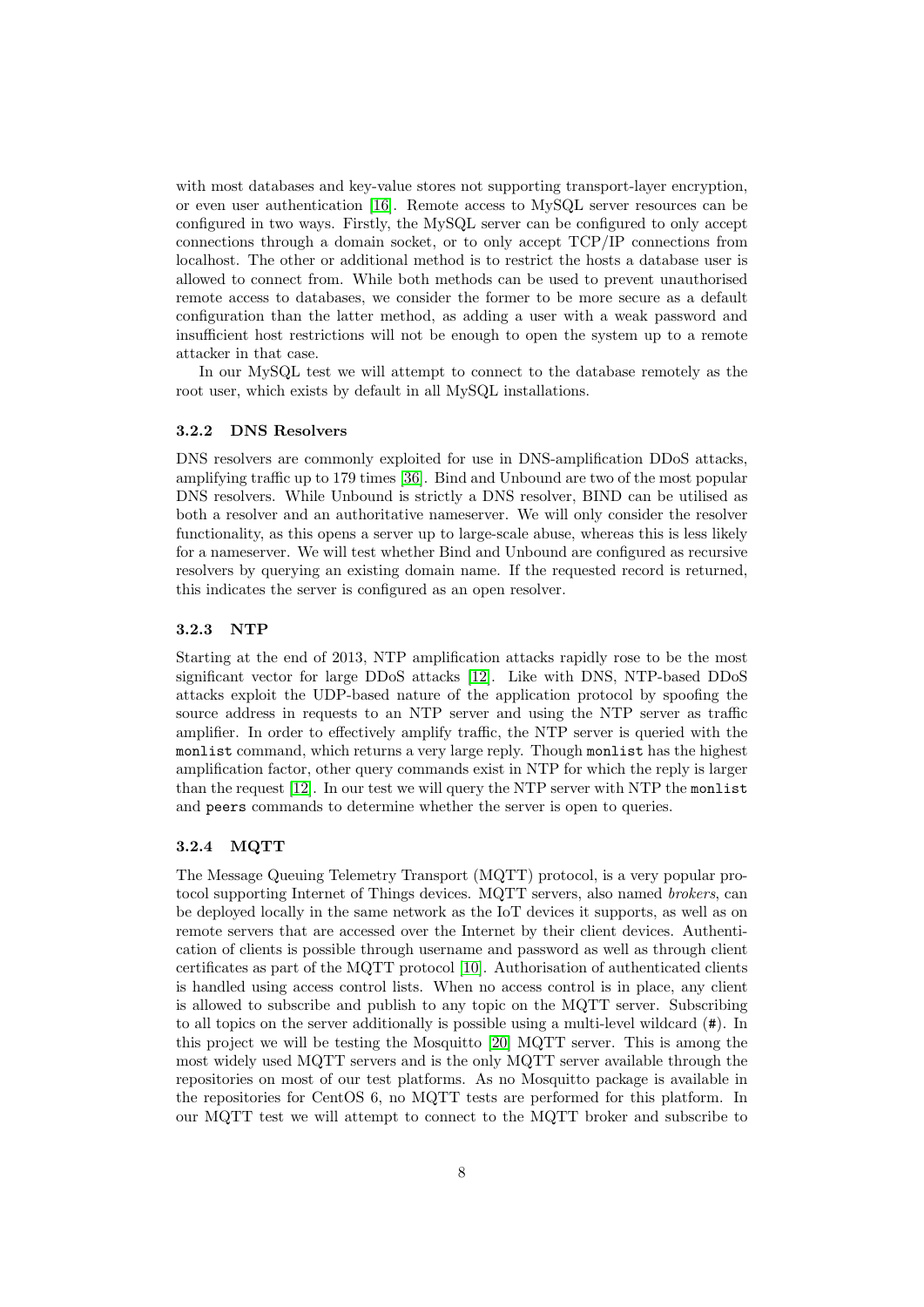|          |                                                                          | <b>MISOL</b> | Unbound          |        |                                | MOTT | Postfat | Sendmail |  |
|----------|--------------------------------------------------------------------------|--------------|------------------|--------|--------------------------------|------|---------|----------|--|
| Platform | <b>Version</b>                                                           |              |                  | Bind   | $\Leftrightarrow^{\text{max}}$ |      |         |          |  |
| Ubuntu   | 18.04                                                                    | $\pm$        |                  | $^+$   |                                |      | $+^1$   | $+^2$    |  |
|          | 16.04                                                                    | $\pm$        |                  | ┿      |                                |      | $+^1$   | $+^2$    |  |
|          | 14.04                                                                    | $^{+}$       | ÷                | $^{+}$ | $^{+}$                         |      | $+^1$   | $+^2$    |  |
| Debian   | Stretch                                                                  | $^{+}$       |                  | $^+$   | $^+$                           |      | $+1$    | $+^2\,$  |  |
|          | Jessie                                                                   |              |                  | ٠      |                                |      | $+^1$   | $+^2$    |  |
| CentOS   | 7                                                                        | $\Omega$     | $^{+}$           |        |                                |      | $+^2$   | $+^2$    |  |
|          | 6                                                                        | $\Omega$     |                  | $\pm$  |                                |      | $+^2$   | $+^2$    |  |
| Fedora   | 28                                                                       | $\circ$      | $\boldsymbol{+}$ |        |                                |      | $+^2$   | $+^2$    |  |
|          | 27                                                                       | $\circ$      | ┿                | ٠      |                                |      | $+^2$   | $+^2$    |  |
| FreeBSD  | 11.1                                                                     | $\Omega$     | $\pm$            |        |                                |      | $+1$    | $+^{1}$  |  |
|          | 10.4                                                                     | $\circ$      | ╇                | ╃      |                                |      | $+^1$   | $+^1$    |  |
|          | $\pm$ : Secure default; o: Problematic choice; $\pm$ : Insecure default; |              |                  |        |                                |      |         |          |  |

<span id="page-9-3"></span> ${}^{1}$ Relay access denied  ${}^{2}$ Bound to localhost

Table 2: Overview of test results.

the \$SYS topic, as well as all other topics by subscribing to a wildcard topic. We will then publish a message to a topic and check whether it is received by the subscribed client.

#### <span id="page-9-0"></span>3.2.5 Mail Transfer Agents

Postfix is one of the currently most used mail transfer agents, while Sendmail has historically been very widely used [\[2\]](#page-14-6). Mail Transfer Agents have historically been designed to support forwarding or relaying e-mail destined for other mailservers, should the destination server be (temporarily) unreachable or unavailable to the sender. Nowadays however, open relays are commonly exploited to send unsolicited mail. Our test script will attempt to connect to the mail server installed on the tested system, and to relay e-mail through the server to a remote address without authenticating, both with an external e-mail address as sender, as well as a sender that is expected to exist on the tested host.

#### <span id="page-9-1"></span>3.3 Ethical Considerations

As described in Section [3.1,](#page-6-0) the tests in this research are conducted on our own infrastructure on clean virtual machines that do not contain any user data. While the tested virtual machines can reach remote hosts, the machines are themselves unreachable outside of the testing network, preventing any insecurely configured services from being exploited and impacting a third party.

Should our tests uncover problematic defaults that are likely to impact a large number of users, we will responsibly disclose our findings to the parties involved.

# <span id="page-9-2"></span>4 Results

We used our framework to execute the tests on our set of applications and platforms. The results of the tests are displayed in Table [2.](#page-9-3) The results per service are described in their respective sections from Section [4.1](#page-10-0) onward.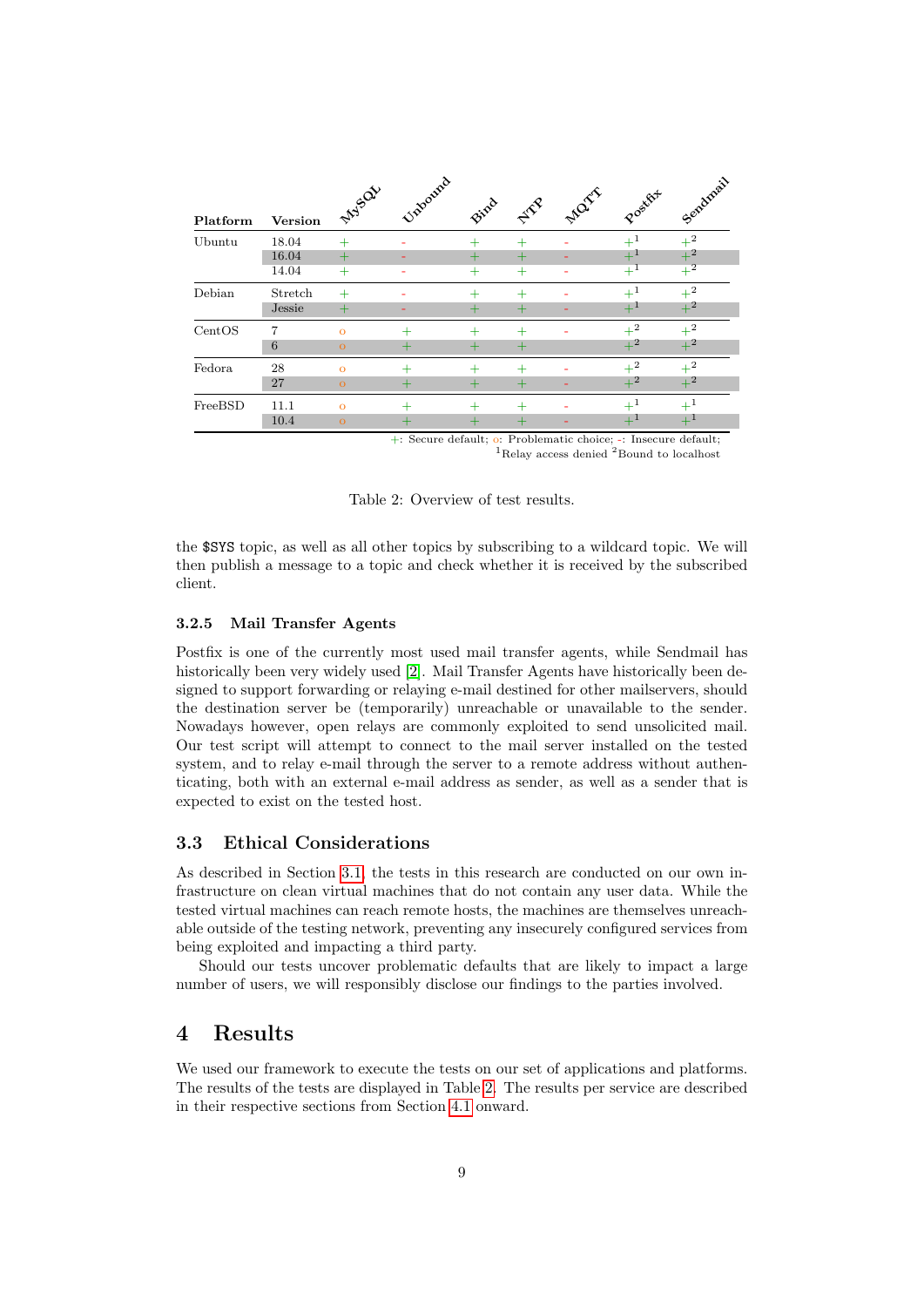### <span id="page-10-0"></span>4.1 MySQL

On none of the tested platforms was it possible to remotely log into the MySQL server as the root user. On Ubuntu and Debian, this was due to MySQL only listening for connections on the localhost interface, whereas Fedora, CentOS and FreeBSD by default listened for connections on all interfaces, but had the default users configured to only accept login attempts from those users from the local machine. This means that if an administrator were to configure a new user with a weak password and does not properly limit the hosts the user is allowed to login from, the system would immediately be open to be compromised with the default Fedora, CentOS and FreeBSD configuration, whereas this would not be the case with the Ubuntu and Debian defaults.

#### <span id="page-10-1"></span>4.2 DNS

In our DNS tests we find notable differences between our two tested resolvers. While Unbound is by default configured to only listen for queries on the localhost interface, for Bind this is only true for Fedora, CentOS and FreeBSD. Interestingly, the CentOS and Fedora configuration files for Unbound contained a note that binding to all interfaces was disabled, as per the Fedora policy of not listening on all interfaces by default. This is especially notable considering MySQL was seen to listen on all interfaces by default on these platforms, as described in Section [4.1.](#page-10-0)

A possible explanation for the difference between Bind and Unbound on Ubuntu and Debian may be found in the no-setting defaults for these applications. When the interfaces to listen on are not explicitly set in the configuration, Bind defaults to listening on all interfaces, whereas Unbound defaults to listening only on the localhost interface.

Of note is that while both have Bind configured as an open resolver by default, the very minimal default Unbound configuration for Debian Stretch and Ubuntu 18.04 enables RFC7816 [\[11\]](#page-14-7) support, minimising queries to upstream nameservers, meant to increase user privacy.

#### <span id="page-10-2"></span>4.3 NTP

While having been used as a vector for some of the largest DDoS attacks ever recorded [\[12\]](#page-14-4), NTP is among the most well-behaved applications in our testset. Though listening on all interfaces by default, it allows no queries by default on any platform.

As a response to NTP's stake in large DDoS attacks, the monlist query has been completely removed from ntpd versions 4.2.7 and up [\[31\]](#page-16-4). While CentOS 6 and 7, and Debian Stretch and Ubuntu 14.04 run ntpd 4.2.6, the default configuration for all these platforms has been configured to not accept NTP queries by default.

As large numbers of NTP servers were seen to participate in DDoS attacks, we installed ntpd on Ubuntu 6.06 to find out how NTP was configured on this old system. It turned out however that even in this release NTP is configured to not accept any queries by default. Though no comprehensive history of Ubuntu packages could be found, the overview of Debian NTP package versions [\[4\]](#page-14-8) revealed NTP was configured not to accept queries by default as far back as 2006 as well.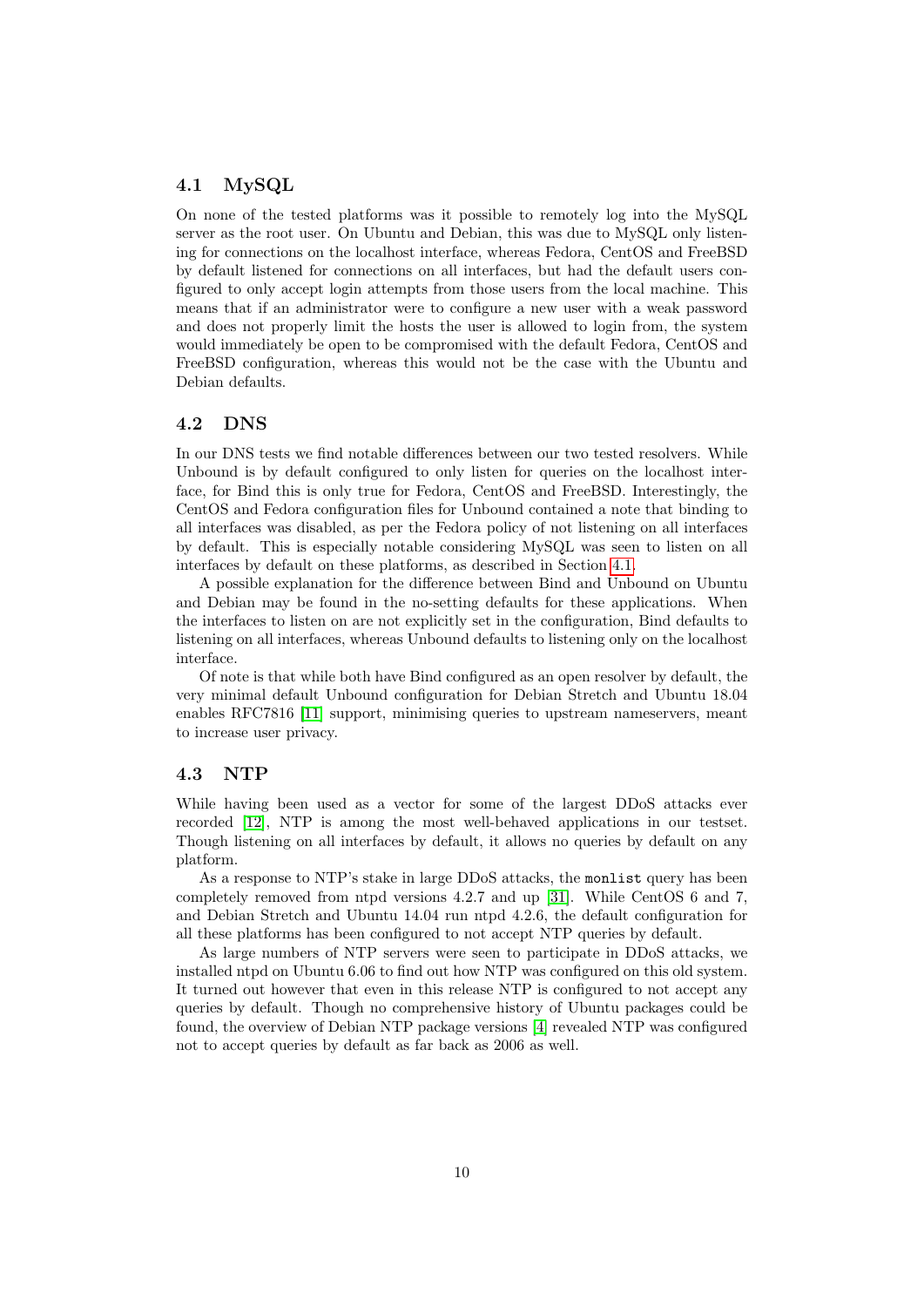#### <span id="page-11-0"></span>4.4 MQTT

As suggested by its manpage [\[19\]](#page-15-12), Mosquitto is seen to be completely open to outside read and write access by default on all tested platforms. While making it very easy to set up an MQTT service, these defaults are troubling considering the fact MQTT is commonly used to forward commands to clients connected to the server. While it is unclear whether these situations are rooted in the insecure defaults we found here, improperly configured MQTT servers have already been seen to have significant security and privacy risks [\[21,](#page-15-13) [35\]](#page-16-5).

#### <span id="page-11-1"></span>4.5 Mail Transfer Agents

Both postfix and the older Sendmail can be seen to perform securely by default. With spam and malicious e-mail having been commonplace for years, it is not unlikely the default configurations currently used have been specifically developed in order to not setup mail servers as open mail relays by default. Notable is that CentOS and Fedora have postfix bound to localhost by default, whereas one would usually want a mail server to listen on a publicly accessible interface in order to be able to receive messages from other servers. If binding to localhost is the only security strategy applied, this could potentially make the system less secure than when relay access is denied for unknown users or domains, as users that wish to configure the mail server to receive e-mail from other servers will negate the bind-to-localhost defence.

Sendmail is by default bound to localhost on all platforms except for FreeBSD. This is most likely due to the fact that Sendmail is and has been often used just as an SMTP client, only sending e-mail. In this use case, it is not required to listen on an interface.

# <span id="page-11-2"></span>5 Discussion

In our results we have found some marked differences in the security posture of services both between the same service running on different platforms, as well as comparable services on the same platform. While looking at the configuration file for Unbound on Fedora, we found explicit mention of a Fedora policy not to listen on all addresses by default. While Fedora has extensive guidelines regarding the approval process for new packages, no mention is made of what should be in a default configuration [\[6\]](#page-14-9). Fedora does however require all services that start by default on package installation to not listen for remote connections [\[5\]](#page-14-10).

Though not explicitly mentioning default configurations, Debian has guidelines in place that aims to audit all packages conforming to certain criteria [\[1\]](#page-14-11), one of which is providing a remotely reachable service.

While having a spotty reputation in the past and present due to their role in abuse on the Internet, ntpd and both MTAs tested in this research project are securely configured by default on all our tested platforms. As the three respective applications and the service they provide have been around for quite some years, this long timeframe may have contributed to the nowadays relatively sane state of their default supplied configurations.

Though most packages were bound to localhost by default on Fedora and CentOS, notably MySQL was not. This is notable as in the majority of situations wherein MySQL is used, it supports applications that run on the same host as the database itself. In such situations it is not necessary to be able to accept remote connections. Only in situations where a database server should support applications running on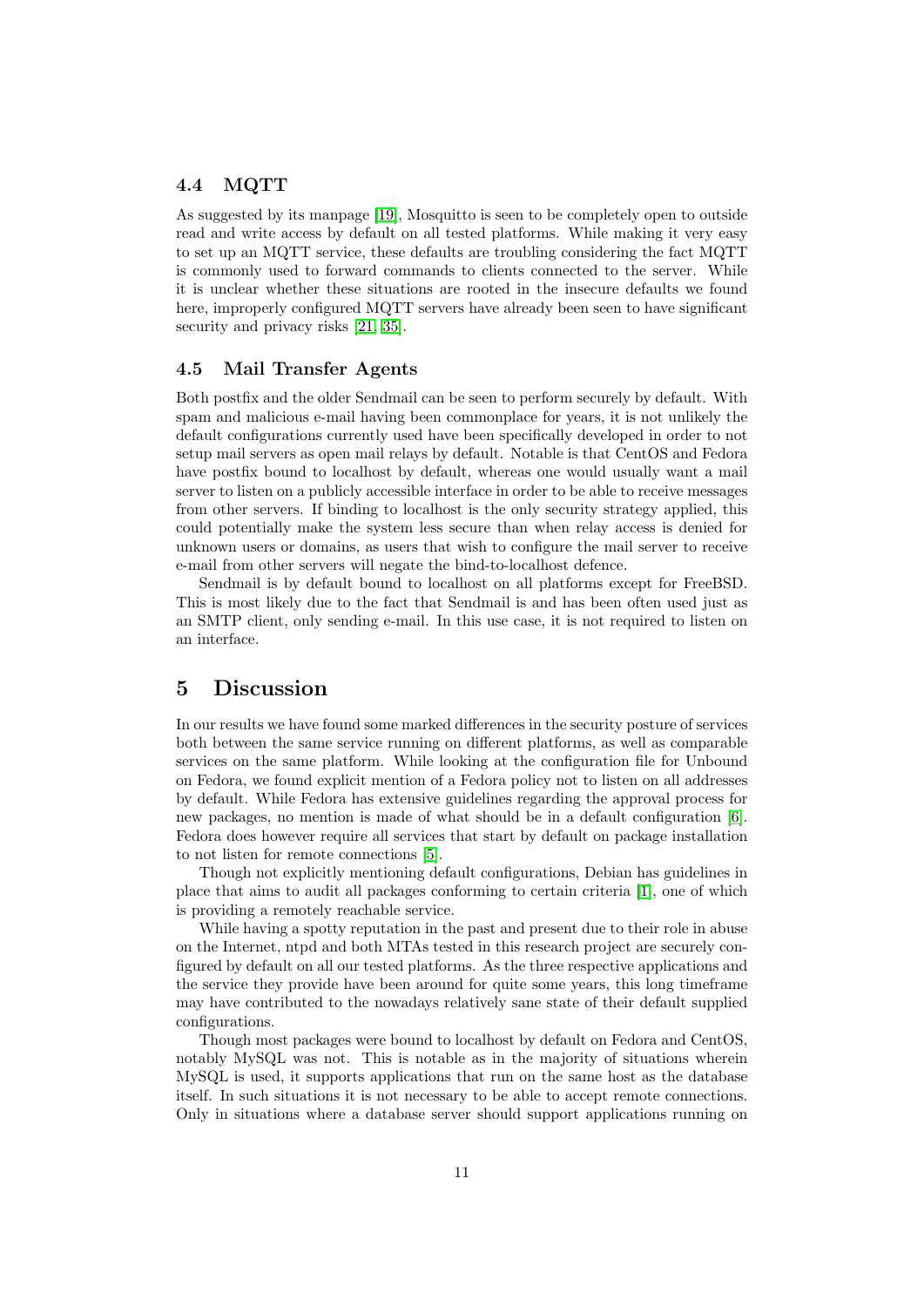other hosts is remote access desired. As described in Section [4.1,](#page-10-0) this should only be done in a trusted network.

While MySQL by default is bound to localhost on the tested Debian and Ubuntu versions, Bind on the other hand is configured as an open resolver on these systems whereas this is securely configured on Fedora, CentOS and FreeBSD. This again is problematic. While recursive is one of the most common use cases for Bind, and even the only use case for Unbound, in most cases the resolver should only be available to the system itself or a number of trusted systems, rather than the entire Internet. As such, for most services it would be sensible to place the burden of opening the system up as much as is desired to the user, rather than the other way around.

#### <span id="page-12-0"></span>5.1 Limitations

As our tests are executed from a host remote to the tested system, it was not possible to check any further layers of defence, should a service be bound to localhost by default. As such, we did not test whether any further layers of defence are deployed for these services, and what the security posture of these services would be when a user configures the service to be remotely accessible.

In this research project we have executed our tests over IPv4. While we do not believe to find different results if we were to replicate our tests over IPv6 for the software tested in this project, discrepancies in IPv4 and IPv6 availability of services may be found for other applications [\[13\]](#page-14-12).

As our framework utilises Vagrant for managing the virtual machines, we relied on the distributors of our tested platforms to provide Vagrant compatible images reflecting a default installation of the platform. As building our own images was outside the scope of this research, we could not test platforms that had no official Vagrant images available.

# <span id="page-12-1"></span>6 Related Work

With misconfiguration of Internet services making for potentially dangerous attack vectors, work exists into analysing software or device configurations for dangerous or inadvisable settings, such as SCAAMP [\[14\]](#page-14-13). This framework generates a security score for an Apache MySQL PHP (AMP) setup by parsing the respective configuration files and comparing the settings to their recommended values. An approach for detecting insecure configurations in an end-to-end network is presented in the Net-work Configuration in A Box paper [\[9\]](#page-14-14). Herein ConfigChecker is presented, which allows to express a network of devices with their configurations in a model and then test the security posture of the modelled network. Besides rule-based configuration testing, data-mining has also been applied to detecting misconfigurations, such as Minerals [\[18\]](#page-15-14), which detects misconfiguration in networks with multiple routers by applying association rules mining to router configuration files. Also a data mining approach, EnCore includes information about the system environment in misconfiguration detection, taking built-in defaults into account [\[37\]](#page-16-6).

While a large body of work exists on misconfigurations in software, no work was currently found to exist on the role of insecure default settings in systems that are considered to be misconfigured. In this paper we provide a first look into the security posture of default settings, and the origin of these defaults. We also introduce a framework that allows to easily test default settings for internet services on different platforms.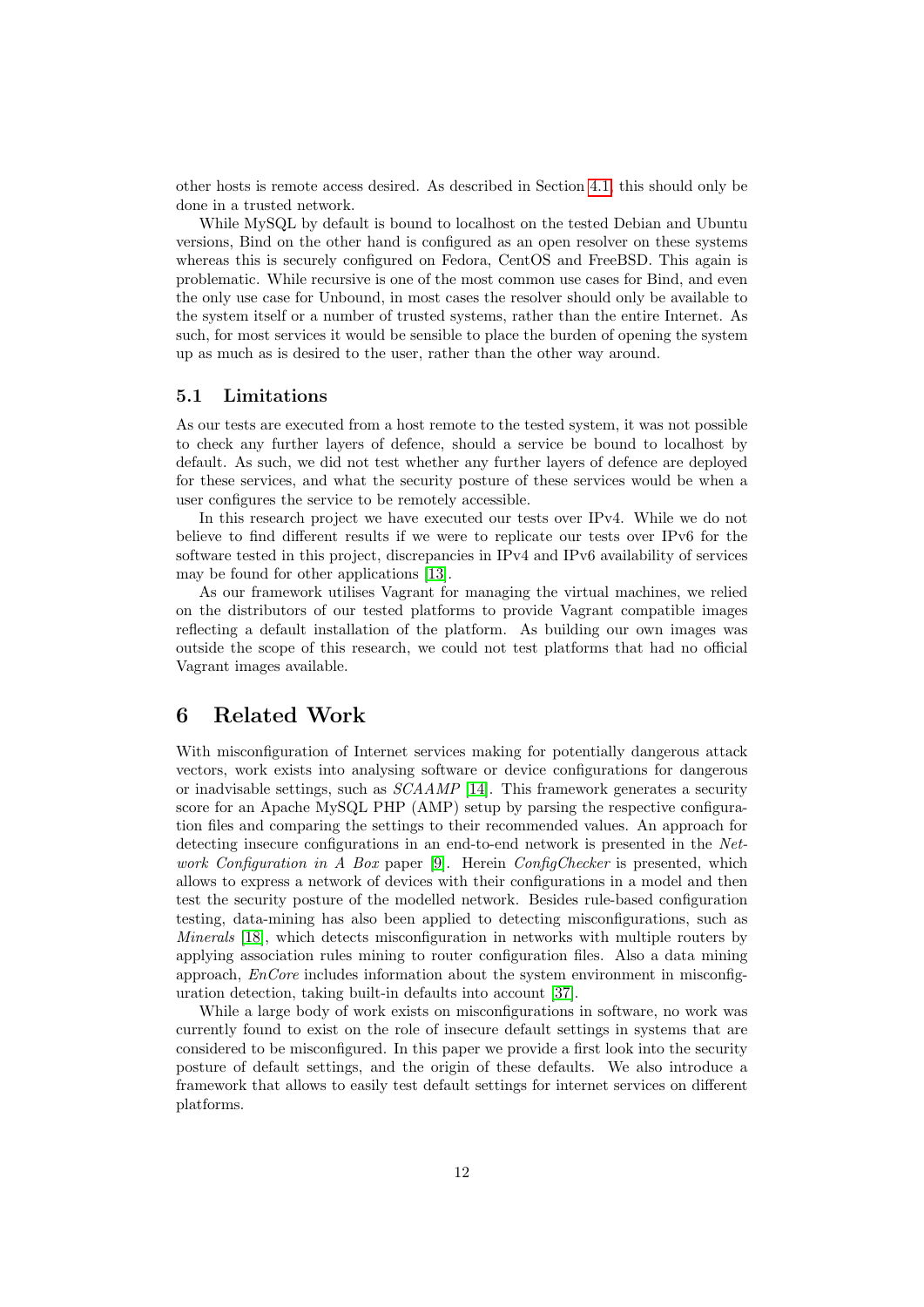# <span id="page-13-0"></span>7 Conclusion

In this paper we have developed an automated framework allowing us to easily install and test software on different platforms without user interaction in a way that is easily reproducible.

In our limited set of tested software and platforms we have already found differences regarding the security posture of default software configurations, notably for different pieces of software serving the same means on the same platform.

Based on the different strategies for securing Internet services observed in this research, a metric quantifying the security posture of an Internet service could be expressed in the number of security layers defending against common exploitation of the respective service. Such a metric however can not necessarily be generalised between different services, with binding to localhost being arguably more effective for database servers than for mail transfer agents, with the former only requiring remote access in some specific use cases and the latter requiring it in practically all.

While distributors of an operating system are usually not responsible for the actual contents of default configurations of packages in their repository, they are responsible for the overall repository and can demand a certain level of security for all packages therein, mandating certain defaults, as referenced in Section [4.2.](#page-10-1) While we find differences in security posture for Internet services between platforms, we did not identify factors that would prevent or prohibit a software distributor from increasing the default security of their software package. Rather we do see that where security policies are in place prohibiting listening on all interfaces by default, services can be seen to have a better default security posture on those platforms than where those policies are not enforced.

Future Work: While in this research we have seen most services to be shipped with sane default settings, it may be very interesting to research the defaults that may have been shipped for an application throughout the years. This may however be challenging as this would largely rely on the availability of old repository snapshots as these will have been updated throughout the lifetime of the respective distribution.

In addition to default configurations, systems may also be vulnerably configured through configurations from other sources. Many tutorials for example exist how to configure certain Internet services. These tutorials may have been followed by a large number of users and it may be interesting to determine how secure these tutorial configurations really are. Similarly, large numbers of users may be running services on the same Docker images. While these images can automatically be tested for vulnerabilities as described in Section [2,](#page-3-1) their configuration is not tested, while a single misconfiguration in an image may affect a large number of users spread over many different networks.

In this research project we have tested only a small set of applications and platforms. Scaling up this research to include more platforms and packages could be interesting further research. While we have only focused on applications on general purpose operating systems, analysing the default configurations of embedded devices could additionally be very interesting. Configurations of devices such as consumer routers are often not modified or updated by their users at all, meaning defaults could persist in a network for an extended period of time.

In this paper we have focused on the security implications default configurations. While briefly touched upon in Section [4.2,](#page-10-1) we have not specifically looked into privacy implications of default configurations. Future work could thus be extending the scripts used in this research to also perform such tests. A new project investigating the default privacy of client applications could also be imagined.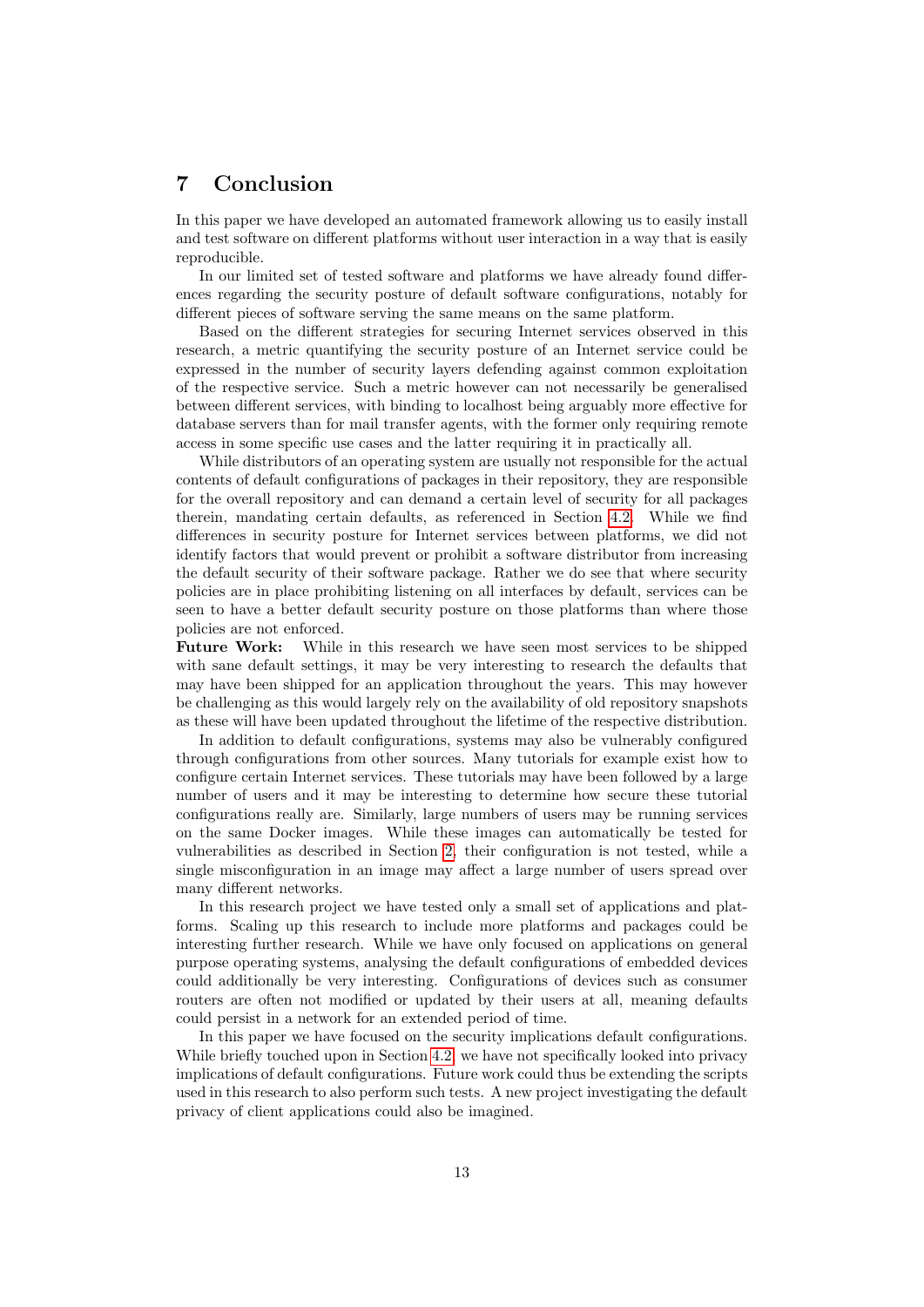## References

- <span id="page-14-11"></span>[1] Debian – Auditing Package Prioritization Guidelines. [https://www.debian.](https://www.debian.org/security/audit/packages.en.html) [org/security/audit/packages.en.html](https://www.debian.org/security/audit/packages.en.html). (Accessed on 2018-07-10).
- <span id="page-14-6"></span>[2] Mail (MX) Server Survey. [http://www.securityspace.com/s\\_survey/data/](http://www.securityspace.com/s_survey/data/man.201806/mxsurvey.html) [man.201806/mxsurvey.html](http://www.securityspace.com/s_survey/data/man.201806/mxsurvey.html). (Accessed on 2018-07-10).
- <span id="page-14-1"></span>[3] Nessus professional vulnerability scanner. [https://www.tenable.com/](https://www.tenable.com/products/nessus/nessus-professional) [products/nessus/nessus-professional](https://www.tenable.com/products/nessus/nessus-professional). (Accessed on 2018-07-09).
- <span id="page-14-8"></span>[4] ntp - snapshot.debian.org. <http://snapshot.debian.org/package/ntp/>.
- <span id="page-14-10"></span>[5] Packaging:defaultservices - fedora project wiki. [https://fedoraproject.org/](https://fedoraproject.org/wiki/Packaging:DefaultServices?rd=DefaultServices) [wiki/Packaging:DefaultServices?rd=DefaultServices](https://fedoraproject.org/wiki/Packaging:DefaultServices?rd=DefaultServices). (Accessed on 2018- 07-10).
- <span id="page-14-9"></span>[6] Packaging:ReviewGuidelines - Fedora Project Wiki. [https://fedoraproject.](https://fedoraproject.org/wiki/Packaging:ReviewGuidelines#Package_Review_Process) [org/wiki/Packaging:ReviewGuidelines#Package\\_Review\\_Process](https://fedoraproject.org/wiki/Packaging:ReviewGuidelines#Package_Review_Process). (Accessed on 2018-07-10).
- <span id="page-14-3"></span>[7] Stack Overflow Developer Survey 2018. [https://insights.stackoverflow.](https://insights.stackoverflow.com/survey/2018/#technology-databases) [com/survey/2018/#technology-databases](https://insights.stackoverflow.com/survey/2018/#technology-databases). (Accessed on 2018-07-11).
- <span id="page-14-2"></span>[8] Vagrant by HashiCorp. <https://www.vagrantup.com/>. (Accessed on 2018-07- 11).
- <span id="page-14-14"></span>[9] Ehab Al-Shaer, Will Marrero, Adel El-Atawy, and Khalid Elbadawi. Network configuration in a box: Towards end-to-end verification of network reachability and security. In Proc. IEEE International Conference on Network Protocols, pages 123–132, 2009.
- <span id="page-14-5"></span>[10] Andrew Banks and Rahul Gupta, editors.  $MQTT$  Version 3.1.1, OASIS Standard, October 2014.
- <span id="page-14-7"></span>[11] S. Bortzmeyer. DNS Query Name Minimisation to Improve Privacy. RFC 7816, RFC Editor, March 2016.
- <span id="page-14-4"></span>[12] Jakub Czyz, Michael Kallitsis, Manaf Gharaibeh, Christos Papadopoulos, Michael Bailey, and Manish Karir. Taming the 800 pound gorilla: The rise and decline of NTP DDoS attacks. In Proc. ACM Internet Measurement Conference, pages 435–448, 2014.
- <span id="page-14-12"></span>[13] Jakub Czyz, Matthew Luckie, Mark Allman, and Michael Bailey. Don't Forget to Lock the Back Door! A Characterization of IPv6 Network Security Policy. In Proc. Symposium on Network and Distributed System Security (NDSS), volume 389, 2016.
- <span id="page-14-13"></span>[14] Birhanu Eshete, Adolfo Villafiorita, and Komminist Weldemariam. Early detection of security misconfiguration vulnerabilities in web applications. In Proc. IEEE Conference on Availability, Reliability and Security (ARES), pages 169– 174. IEEE, 2011.
- <span id="page-14-0"></span>[15] Tobias Fiebig. An empirical evaluation of misconfiguration in Internet services. PhD thesis, TU Berlin, 2017.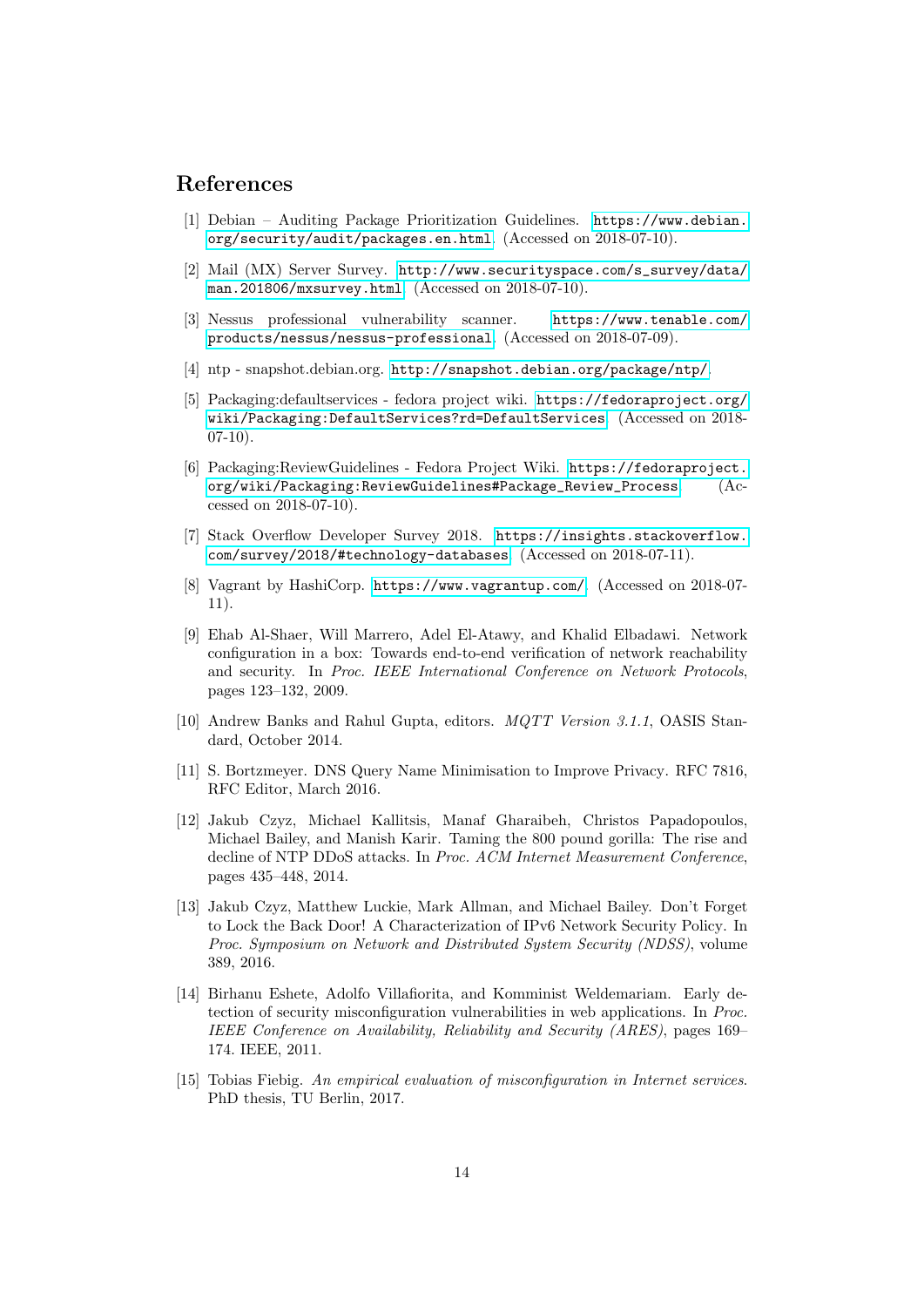- <span id="page-15-10"></span>[16] Tobias Fiebig, Anja Feldmann, and Matthias Petschick. A one-year perspective on exposed in-memory key-value stores. In Proc. ACM Workshop on Automated Decision Making for Active Cyber Defense, pages 17–22, 2016.
- <span id="page-15-7"></span>[17] Lily Guo, Toli Kuznets, and Nandhini Santhanam. Docker security scanning safeguards the container content lifecycle - docker blog. [https://blog.docker.](https://blog.docker.com/2016/05/docker-security-scanning/) [com/2016/05/docker-security-scanning/](https://blog.docker.com/2016/05/docker-security-scanning/), may 2016.
- <span id="page-15-14"></span>[18] Franck Le, Sihyung Lee, Tina Wong, Hyong S Kim, and Darrell Newcomb. Minerals: using data mining to detect router misconfigurations. In Proc. ACM SIG-COMM, pages 293–298, 2006.
- <span id="page-15-12"></span>[19] Roger Light. mosquitto.conf man page — Eclipse Mosquitto. [https://](https://mosquitto.org/man/mosquitto-conf-5.html) [mosquitto.org/man/mosquitto-conf-5.html](https://mosquitto.org/man/mosquitto-conf-5.html).
- <span id="page-15-11"></span>[20] Roger A Light. Mosquitto: server and client implementation of the mott protocol. Journal of Open Source Software, 2(13), 2017.
- <span id="page-15-13"></span>[21] Lucas Lundgren. Lightweight protocol! serious equipment! critical implications! [https://www.rsaconference.com/writable/presentations/file\\_upload/](https://www.rsaconference.com/writable/presentations/file_upload/hta-r03-light-weight-protocol-serious-equipment-critical-implications.pdf) [hta-r03-light-weight-protocol-serious-equipment-critical-implicati](https://www.rsaconference.com/writable/presentations/file_upload/hta-r03-light-weight-protocol-serious-equipment-critical-implications.pdf)ons. [pdf](https://www.rsaconference.com/writable/presentations/file_upload/hta-r03-light-weight-protocol-serious-equipment-critical-implications.pdf), 2016.
- <span id="page-15-0"></span>[22] Kiran Nagaraja, F´abio Oliveira, Ricardo Bianchini, Richard P Martin, and Thu D Nguyen. Understanding and dealing with operator mistakes in internet services. In Proc. OSDI, volume 4, pages 61–76, 2004.
- <span id="page-15-5"></span>[23] OpenVAS. OpenVAS - OpenVAS - Open Vulnerability Assessment System. <http://www.openvas.org/>.
- <span id="page-15-3"></span>[24] OWASP Foundation. Top 10 2010-A6-Security Misconfiguration - OWASP. [https://www.owasp.org/index.php/Top\\_10\\_2010-A6-Security\\_](https://www.owasp.org/index.php/Top_10_2010-A6-Security_Misconfiguration) [Misconfiguration](https://www.owasp.org/index.php/Top_10_2010-A6-Security_Misconfiguration), 2010.
- <span id="page-15-4"></span>[25] OWASP Foundation. A10 2004 Insecure Configuration Management - OWASP. [https://www.owasp.org/index.php/A10\\_2004\\_Insecure\\_Configuration\\_](https://www.owasp.org/index.php/A10_2004_Insecure_Configuration_Management) [Management](https://www.owasp.org/index.php/A10_2004_Insecure_Configuration_Management), 2004.
- <span id="page-15-2"></span>[26] OWASP Foundation. Top 10 2013-A5-Security Misconfiguration - OWASP. [https://www.owasp.org/index.php/Top\\_10\\_2013-A5-Security\\_](https://www.owasp.org/index.php/Top_10_2013-A5-Security_Misconfiguration) [Misconfiguration](https://www.owasp.org/index.php/Top_10_2013-A5-Security_Misconfiguration), 2013.
- <span id="page-15-1"></span>[27] OWASP Foundation. Top 10-2017 A6-Security Misconfiguration OWASP. [https://www.owasp.org/index.php/Top\\_10-2017\\_A6-Security\\_](https://www.owasp.org/index.php/Top_10-2017_A6-Security_Misconfiguration) [Misconfiguration](https://www.owasp.org/index.php/Top_10-2017_A6-Security_Misconfiguration), 2017.
- <span id="page-15-6"></span>[28] Rapid7. Top Rated Vulnerability Management Software — Rapid7. [https:](https://www.rapid7.com/products/nexpose/) [//www.rapid7.com/products/nexpose/](https://www.rapid7.com/products/nexpose/).
- <span id="page-15-9"></span>[29] Red Hat Inc. Ansible is Simple IT Automation. <https://www.ansible.com/>. (Accessed on 2018-07-11).
- <span id="page-15-8"></span>[30] Red Hat Inc. CoreOS Clair Documentation. [https://coreos.com/clair/docs/](https://coreos.com/clair/docs/latest/) [latest/](https://coreos.com/clair/docs/latest/).